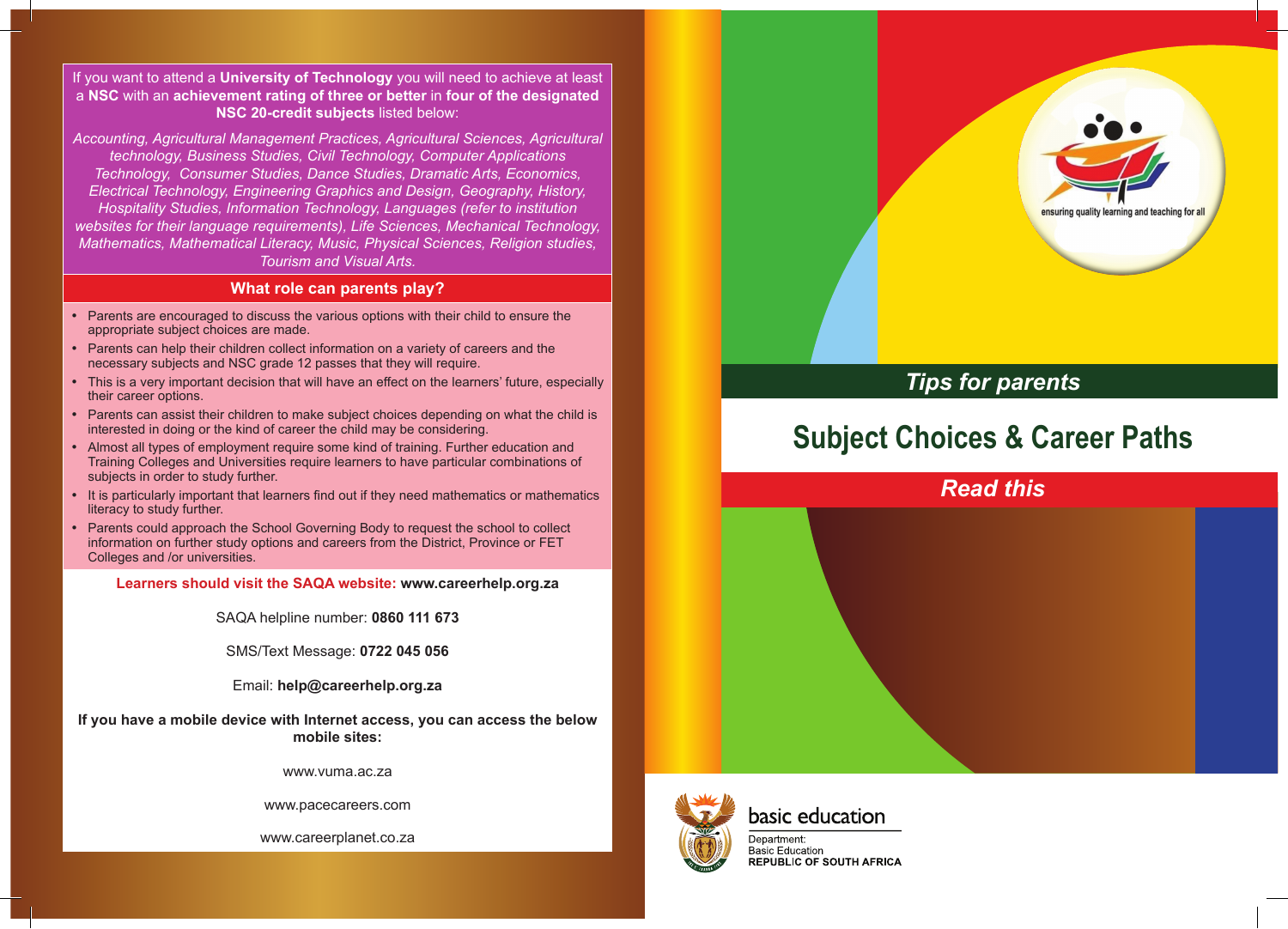#### **Subject choices and career pathing**

Grade 9 is an important year in the life of every South African learner. You need to start thinking about possible careers during grade 9. Your choice will also depend on what subjects are offered at your school from Grade 10. In order to make the right choice of subjects in grade 10, learners should know the career path they wish to pursue on completion in Grade 12.

In order to obtain the National Senior Certificate in Grade 12, learners must have **SEVEN**  subjects – four compulsory and three which are chosen at the end of Grade 9 for Grade 10  $-12.$ 

The four compulsory subjects are 2 official Languages (one Home Language and one First Additional Language), Mathematics or Mathematical Literacy and Life Orientation. Learners must also choose three optional subjects from a list of 25 approved subjects. Of these, a maximum of two additional languages may be selected.

Learners are allowed to change two of the optional subjects in Grades 10 and 11. In Grade 12, learners are able to change one of the optional subjects.

### **Why is it important for learners to make informed subject choices?**

The subject choice at the end of Grade 9 could determine the field of study learners can follow once they complete school. In other words, if learners do not select the correct combination of subjects, they could find themselves unable to enter into certain higher or further education programmes. So when making this important subject choice, learners should consider their options for when they complete school and select accordingly.

For some career paths, a learner may need to complete a degree at a higher education institution or a certificate/diploma through a Further Education and Training College or a SETA. The first thing learners need to know is that to qualify for higher/further education and training studies they must make certain that they have the right subjects to meet the minimum entry requirements to study further. Of course, for a degree, diploma or certificate studies, it is important that the learner chooses subjects that are appropriate to the career he/she intends to follow and that they try to keep their options open as their plans may change as the go along.

#### **Further Studies after Grade 12**

Choosing the right subjects is only the first step to getting into a university, university of technology or FET College. Learners also have to have certain levels of achievement to meet the entry requirements for that particular qualification. One way for universities to measure your level of achievement is with a point rating system, No matter what kind of tools universities use as entry requirements, the bottom line is that the better you perform in all your subjects, the more options you have. When you apply for further studies at an institution, they will also consider your Grade 11 subject marks before you have written the National Senior Certificate.

The subjects that you select on entry into Grade 10 must link to the field of study in which you are interested as a future career. In addition, each direction or field of study will have its own set of entry requirements, which means that you will have to achieve at a certain level in certain subjects. Many qualifications for example, require you to achieve well in mathematics. But each course of study will require you to achieve at a certain level. Make sure that you begin to work very hard in all your subjects from the beginning of the year.

The subject choices you make that the end of Grade 9 are important for your future success. Below are some examples of the sorts of career opportunities associated with various subjects.

| <b>HOSPITALITY</b><br><b>STUDIES AND</b><br><b>CONSUMER</b><br><b>STUDIES</b> | <b>Hospitality studies will equip</b><br>learners with skills, knowledge,<br>attitudes and values relating to<br>real-world situations in the food<br>and beverage industry.<br><b>Consumer Studies educates</b><br>learners to be wise consumers by<br>developing knowledge, skills and<br>values to improve the quality of<br>life experienced by individuals and<br>communities. | <b>Restaurants</b><br>Hotel management<br>Food and beverage<br>management<br><b>Bangueting manager</b><br>Chef<br>Bartender/waitron<br>Food technology<br>Catering<br>$\bullet$<br>Consumer research |  |
|-------------------------------------------------------------------------------|-------------------------------------------------------------------------------------------------------------------------------------------------------------------------------------------------------------------------------------------------------------------------------------------------------------------------------------------------------------------------------------|------------------------------------------------------------------------------------------------------------------------------------------------------------------------------------------------------|--|
| <b>ORGANISING FIELD: ARTS AND CULTURE</b>                                     |                                                                                                                                                                                                                                                                                                                                                                                     |                                                                                                                                                                                                      |  |
| <b>DESIGN</b>                                                                 | Design is a creative, problem<br>solving process that results in<br>products that may be unique or<br>intended for mass production,<br>hand crafted or produced by<br>mechanical/electronic means.                                                                                                                                                                                  | Career opportunities:<br>Graphic designer<br>Industrial designer<br>Architect<br>Web site designer                                                                                                   |  |

• Web site designer

| Design opens up an exciting                                            | • Fashion designer |
|------------------------------------------------------------------------|--------------------|
| world of creative and personal<br>exploration through participation in | • Digital designer |
| a range of design activities                                           | • Photographer     |
|                                                                        | • Textile designer |

Design opens up an exciting

#### **How can learners get advice on subject choices and career options?**

The South African Qualifications Authority (SAQA) with the Departments of Higher Education and Training and Basic Education launched the NQF and Career Advice Service in January 2011 that has a website, a career advice help line, guidance materials, and a weekly radio programme in partnership with SABC Education that is broadcast on nine regional radio stations in nine languages.

Making decisions about your career does not have to be difficult. You should know what you enjoy doing and what careers appeal to you. Try a **Career Quiz** if you need some clarity. Once you have researched your career fields and identified your capabilities use the following steps to guide you in making an informed decision.

#### **Remember**

If you want to go to University after you finished school, you will need to achieve at least a NSC with an achievement rating of 4 or better in at least four subjects chosen from the designated 20 credit NSC subjects listed below:

*Accounting, Agricultural Sciences, Business Studies, Dramatic Arts, Economics, Engineering Graphics and Design, Geography, History, Consumer Studies, Information Technology, Languages (refer to institution websites for their language entry requirements), Life Sciences, Mathematics, Mathematical Literacy, Music, Physical Sciences, Religion studies and Visual Arts.*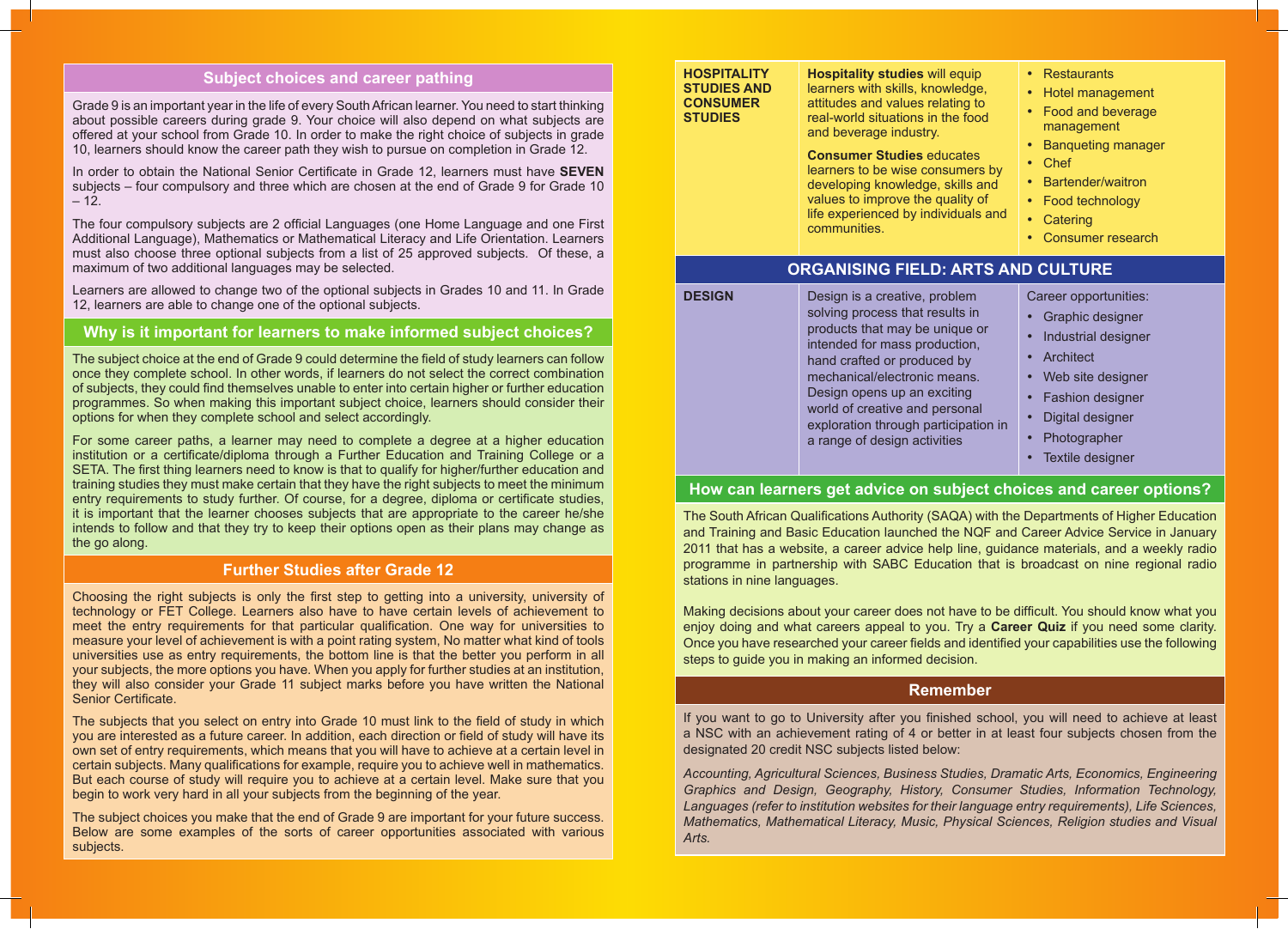| <b>COMPUTER</b><br><b>APPLICATIONS</b><br><b>TECHNOLOGY</b><br><b>INFORMATION</b><br><b>TECHNOLOGY</b> | These subjects enable learners<br>to use computers in social and<br>economic environments, through<br>the use of applications or software<br>development, hardware, and how<br>these apply to their daily lives.                                                                          | Database designer<br>Computer technician<br>Software engineer<br>Computer engineer<br>Computer programmer<br>Network administrator<br>Web site designer<br>Systems analyst<br>• Game developer<br><b>Communications engineer</b><br>IT help desk supporter<br>Multi-media designer<br>Data modeller                      |  |
|--------------------------------------------------------------------------------------------------------|-------------------------------------------------------------------------------------------------------------------------------------------------------------------------------------------------------------------------------------------------------------------------------------------|--------------------------------------------------------------------------------------------------------------------------------------------------------------------------------------------------------------------------------------------------------------------------------------------------------------------------|--|
| <b>LIFE SCIENCES</b>                                                                                   | Life sciences involves the study<br>of life in a changing natural<br>and human made environment.<br>This systematic study involves<br>critical inquiry, reflection and the<br>understanding of concepts and<br>processes and their application in<br>society.                             | Marine biologist<br>Pharmacist<br>$\bullet$<br><b>Actuarial scientist</b><br>Astrologer<br>Civil engineer<br>Electronics industry<br><b>Botanist</b><br>$\bullet$<br><b>Nurse</b><br>$\bullet$<br>Zoologist<br>$\bullet$<br>Ecology<br>Horticulture<br>Physiologist                                                      |  |
|                                                                                                        | <b>ORGANISING FIELD: SERVICES</b>                                                                                                                                                                                                                                                         |                                                                                                                                                                                                                                                                                                                          |  |
| <b>TOURISM</b>                                                                                         | What is this subject about?<br>Tourism involves the study of why<br>people study and how to meet their<br>needs. Learners will understand<br>the related services in the tourism<br>industry, and the various sectors,<br>and the benefit tourism brings to<br>the South African economy. | Examples of career opportunities:<br>Car hire companies<br>Event management<br><b>Government tourism</b><br>departments<br>• Tour operators<br><b>Travel agencies</b><br>$\bullet$<br><b>Tourism marketing</b><br>$\bullet$<br>Airline crew<br>$\bullet$<br>Hotels/guesthouses/resorts<br>Product developer<br>$\bullet$ |  |

| <b>ORGANISING FIELD: AGRICULTURAL STUDIES</b>                |                                                                                                                                                                                                                                                                                                                                                              |                                                                                                                                                                                                                                                                                                        |  |
|--------------------------------------------------------------|--------------------------------------------------------------------------------------------------------------------------------------------------------------------------------------------------------------------------------------------------------------------------------------------------------------------------------------------------------------|--------------------------------------------------------------------------------------------------------------------------------------------------------------------------------------------------------------------------------------------------------------------------------------------------------|--|
| <b>AGRICULTURAL</b><br><b>MANAGEMENT</b><br><b>PRACTICES</b> | In this subject you will study and<br>learn how to apply economic<br>and management principles<br>that are used in the production,<br>transformation and marketing<br>of food and other agricultural<br>products.                                                                                                                                            | <b>Examples of Career</b><br>opportunities:<br>• Farm and ranch management<br>• Marketing<br>• Nature conservation<br>• Agribanking<br>• Horticulturist                                                                                                                                                |  |
| <b>AGRICULTURAL</b><br><b>TECHNOLOGY</b>                     | This subject focuses on the<br>technological processes used in<br>agriculture.                                                                                                                                                                                                                                                                               | • Agricultural technician<br>• Viticulturist (plant scientist)<br>• Agricultural Engineer<br>• Farmer                                                                                                                                                                                                  |  |
| <b>AGRICULTURAL</b><br><b>SCIENCES</b>                       | This is the study of the<br>relationships between soil, plants<br>and animals in the production of<br>food, fibre and fuels.                                                                                                                                                                                                                                 | • Educator<br>• Landscape engineer<br>• Agricultural engineer                                                                                                                                                                                                                                          |  |
|                                                              | <b>ORGANISING FIELD: TECHNOLOGY</b>                                                                                                                                                                                                                                                                                                                          |                                                                                                                                                                                                                                                                                                        |  |
| <b>CIVIL</b><br><b>TECHNOLOGY</b>                            | Civil technology gives learners the<br>opportunity to:<br>Carry out practical simulations<br>and real life projects<br>Solve practical problems in a<br>Civil Technology context<br>Use and engage subject related<br>knowledge in a purposeful way<br>Use a variety of life skills when<br>working on projects                                              | Examples of career<br>opportunities:<br>Civil engineering<br>Material engineering<br>$\bullet$<br>Architecture<br><b>Quantity surveying</b><br>Surveying<br>Draughting<br>Shop fitting<br><b>Cabinet making</b><br><b>Carpentry and Joinery</b><br>Plumbing<br>$\bullet$<br>Bricklaying and plastering |  |
| <b>ENGINEERING</b><br><b>GRAPHICS AND</b><br><b>DESIGN</b>   | Gives learners the opportunity to:<br>• Communicate ideas graphically<br>by using drawing instruments<br>and computer-based tools.<br>Carry out projects using the<br>design process<br>• Learn by solving problems in<br>creative ways<br>• Learn by dealing directly with<br>human rights and social and<br>environmental issues in their<br>project work. | • Architecture<br>Plan drawing<br>Graphic design<br>Electrical draughtsperson<br>$\bullet$<br>Draughtsperson<br>Draughtsman<br>Designing (furniture,<br>Automobiles, Aeronautics)                                                                                                                      |  |